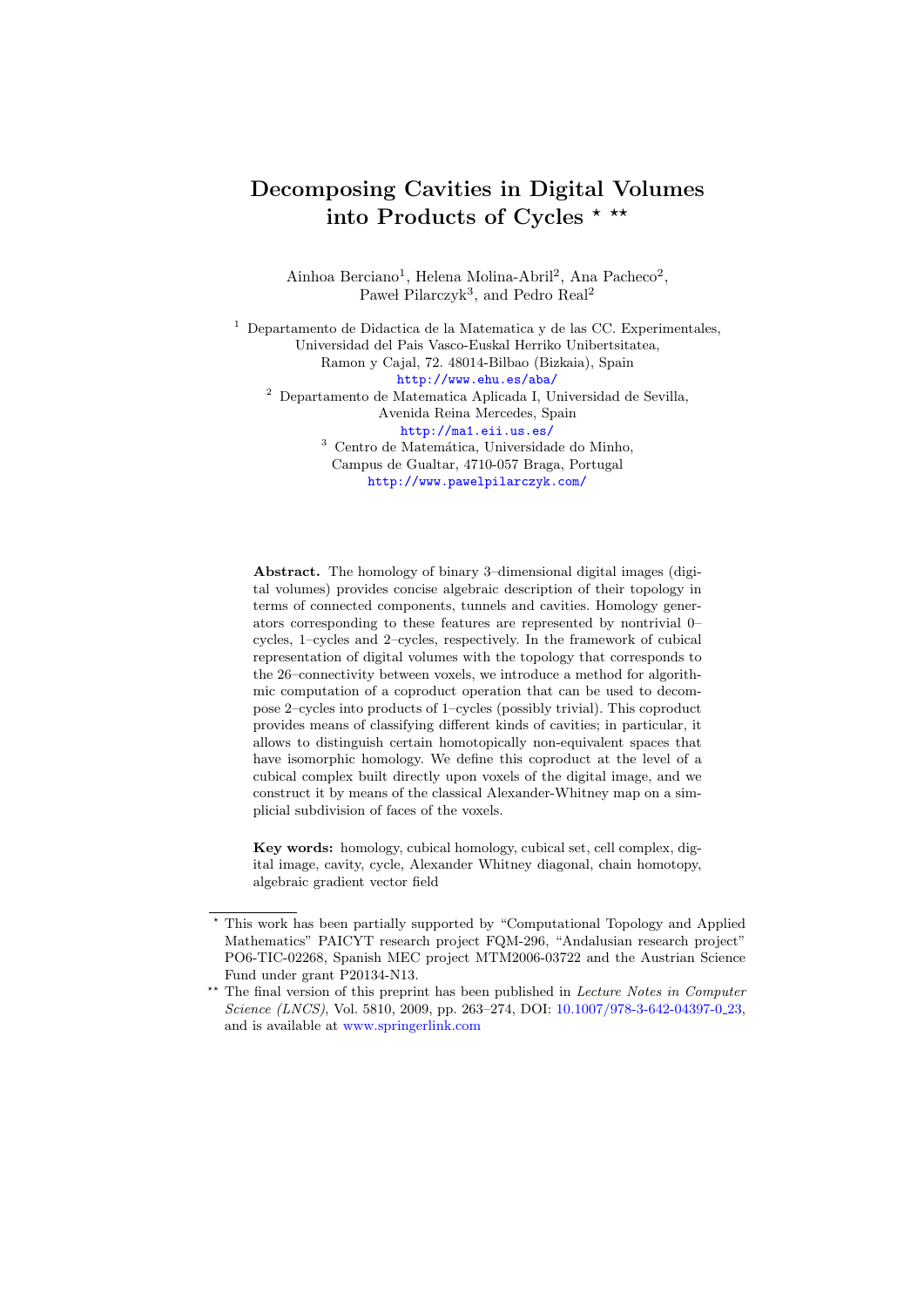2 A. Berciano, H. Molina-Abril, A. Pacheco, P. Pilarczyk, P. Real

#### 1 Introduction

Over the recent decades, considerable progress has been made in the development of topological methods for the analysis of digital images. In particular, effective algorithms and efficient software for the computation of homology groups and their generators have been under heavy development; see [\[1,](#page-9-0)[2,](#page-9-1)[3,](#page-9-2)[4,](#page-9-3)[5,](#page-9-4)[6,](#page-10-0)[7,](#page-10-1)[8,](#page-10-2)[9,](#page-10-3)[10\]](#page-10-4) for some of this work. These tools have already proved their usefulness in applications, e.g. [\[11,](#page-10-5)[12,](#page-10-6)[13](#page-10-7)[,14,](#page-10-8)[15\]](#page-10-9), and their potential in multi-dimensional digital image analysis is undeniable.

An n–dimensional binary digital image can be perceived as a union of closed *n*-dimensional hypercubes in  $\mathbb{R}^n$  with respect to a uniform rectangular lattice with the topology induced from  $\mathbb{R}^n$ , which corresponds to the topology of  $(3<sup>n</sup> - 1)$ –connectivity between the *n*-dimensional pixels (26–connectivity in the 3-dimensional case). The homology of such a set provides information on the number of connected components and holes of various dimensions. Computing homology generators allows to locate the connected components in the digital image and enclose the various holes geometrically.

A homology generator of dimension 1 is represented at chain level by a nontrivial 1–cycle and encloses some tunnel. A homology generator of dimension 2 is represented by a nontrivial 2–cycle and encloses some cavity. In this paper we are interested in decomposing 2–cycles into products of 1–cycles (which may turn out to be trivial in some cases), in order to classify the different types of cavities in digital volumes, and identify the related tunnels, if any (see Fig. [1\)](#page-1-0). Such a method will provide a means of more thorough analysis of the geometry of the digital volumes, important e.g. for the purpose of structural pattern recognition. It will also allow to distinguish certain substantially different (homotopically non-equivalent) cases that give rise to isomorphic homology groups.



Fig. 1. Decomposing the cavity of a torus into cycles.

<span id="page-1-0"></span>In order to address the problem in question, we consider the Alexander-Whitney diagonal, a canonical associative coproduct that is defined on the chain complex canonically associated to a simplicial complex  $K$ , and factorizes higherdimensional cycles into lower-dimensional ones. We adapt this theoretical ma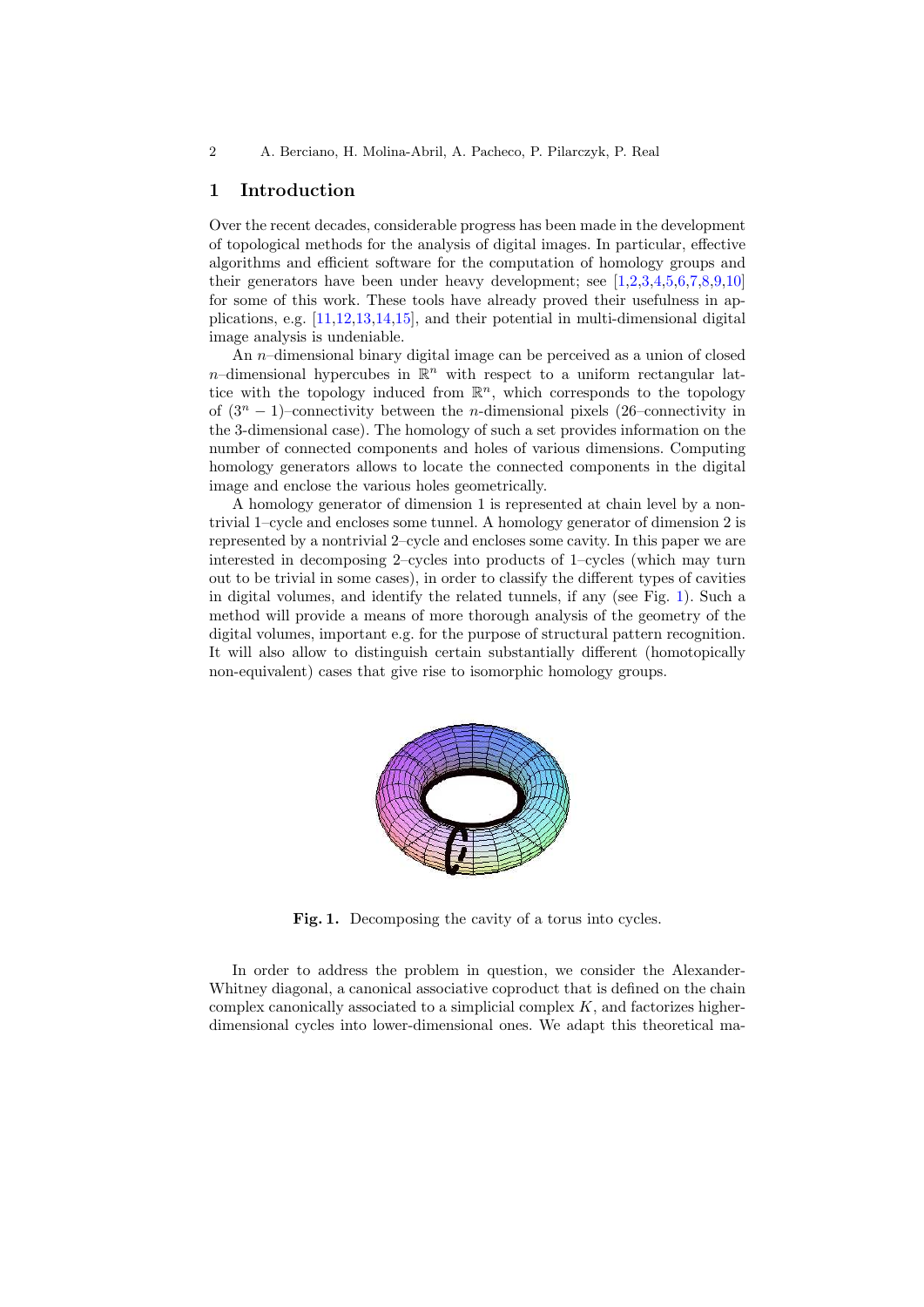chinery into the context of digital imagery. We work directly at the level of the cubical complexes inferred from the cubical voxels, their faces, edges and vertices. However, our approach is different from the classical Serre diagonal [\[16\]](#page-10-10). In fact, we do not use here cocycles or cohomology notions, but we remain at the easier level of cycles and homology.

Although the methods developed in this paper are dimension-independent and are valid in a very generic context, for the sake of clarity of presentation we restrict our attention to 3–dimensional binary digital images (also referred to as digital volumes), and we consider coefficients in the ring  $\mathbb{F}_2$ .

Our approach to the computation of the cubical version of the Alexander-Whitney diagonal for cavities in a digital volume can be summarized as follows. First, given a digital volume  $K$ , we represent it by means of a cubical chain complex, as described in Section [2.](#page-2-0) We compute its homology along with homology generators and a homology gradient vector field [\[7\]](#page-10-1). The latter object captures the deformation process for obtaining the minimal homological expression for K, and allows to instantly determine the homology class of every cycle. We describe this construction in Section [3.](#page-3-0) Then we specify a simplicial-valued diagonal for each cubical 2–cell using two basic techniques: simplicial subdivision of the cartesian product of simplices and chain homotopy equivalence. We express the simplicial result in terms of cubical 1–chains, and in this way we derive an explicit formula for the cubical version of this diagonal in Section [4.](#page-6-0) Finally, we apply the Alexander-Whitney diagonal to each representative nontrivial 2–cycle (homology generator) by means of the natural linear extension of the diagonal defined for the 2–cells. The overall method combining all these mechanisms is described step by step in Section [5.](#page-7-0) Examples of the application of this algorithm are discussed in Section [6.](#page-8-0)

# <span id="page-2-0"></span>2 Simplicial and Cubical Complexes

In this section we introduce cubical cell complexes which we use to represent binary digital images, and we also mention simplicial complexes which will be used as an intermediate step in the construction of the Alexander-Whitney diagonal for cubical complexes in Section [4.](#page-6-0)

Throughout the paper, we consider the finite field  $F_2 = \{0, 1\}$  as the ground ring of coefficients, which simplifies many formulas and makes the entire construction reflect better the combinatorial aspect of this approach. Note that the homology of geometric objects embedded in  $\mathbb{R}^3$  is torsion free, so we do not lose any information in this context by this choice of coefficients.

Let K be an *n*-dimensional cell complex. Denote the set of its  $q$ -dimensional cells by  $K^{(q)}$ . The corresponding chain complex  $(C_q(K), \partial_q)_{q \in \mathbb{Z}}$  consists of the fields of q-chains  $C_q$  over  $\mathbb{F}_2$ , whose generators correspond to the cells in  $K^{(q)}$ , and a family of homomorphisms  $\partial_q: C_q \to C_{q-1}$  such that  $\partial_{q-1} \circ \partial_q = 0$ , which correspond to geometric boundaries of cells. Each  $q$ –chain  $c \in C_q$  is then a formal sum  $\sigma_1 + \cdots + \sigma_k$  of selected cells  $\sigma_i \in K^{(q)}$ . We denote  $\sigma \in c$  if  $\sigma \in K^{(q)}$  is a summand of c. Note that  $C_q(K) = 0$  whenever  $q < 0$  or  $q > n$ .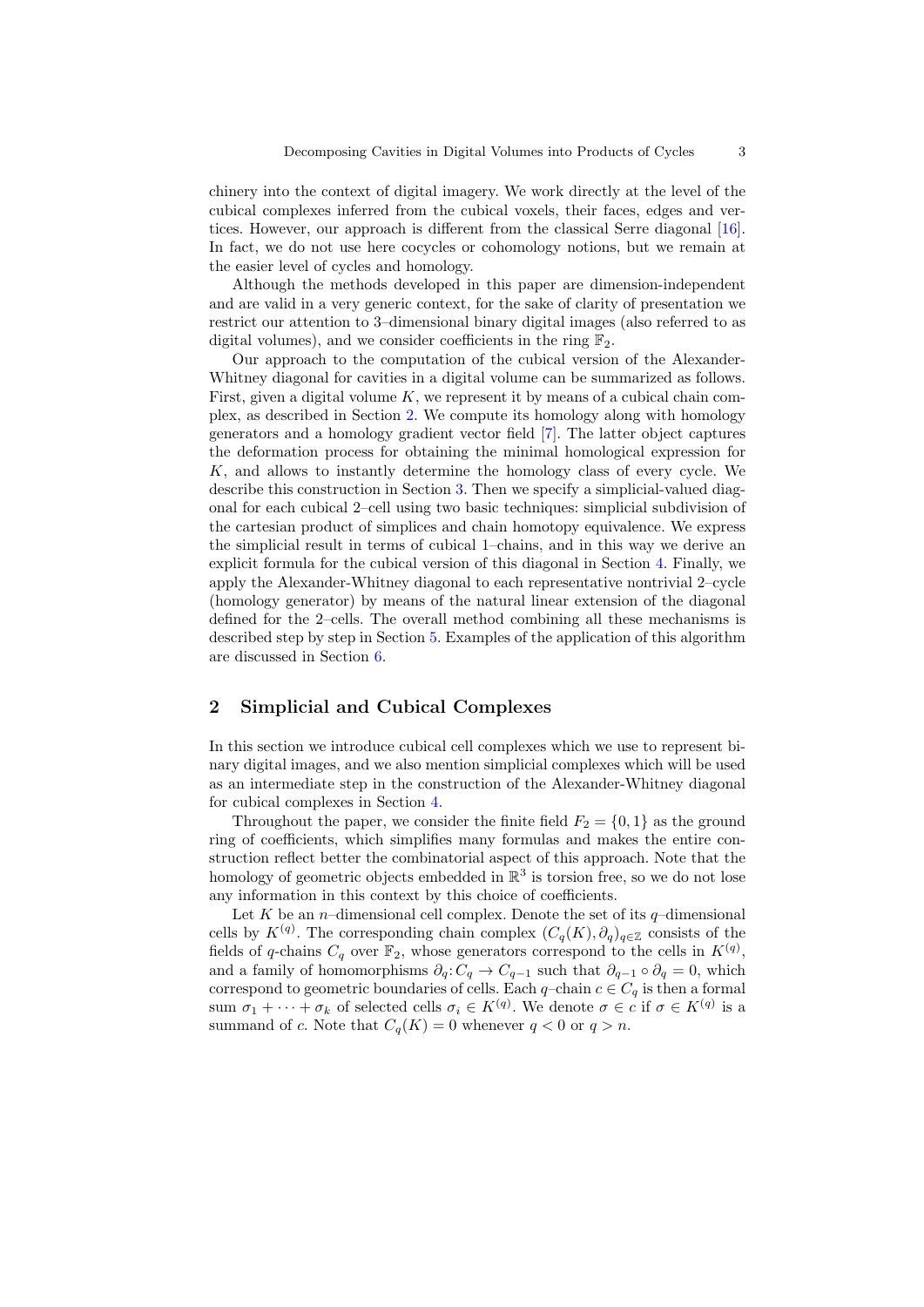The case of a simplicial complex is well established [\[17\]](#page-10-11), and the boundary map  $\partial_q$  on each q-simplex  $\sigma = \langle v_0, \ldots, v_q \rangle$  is defined as follows:  $\partial_q(\sigma) =$  $\sum \langle v_0, \ldots, \hat{v}_i, \ldots, v_q \rangle$ , where the hat over  $v_i$  means that  $v_i$  is omitted (see Fig. [2](#page-3-1)) for an illustration of the boundary of a 2–simplex).



<span id="page-3-1"></span>**Fig. 2.** The boundary of a 2–simplex S (left) and a 2–cube Q (right) over  $\mathbb{F}_2$ :  $\partial_2S = XY + YZ + XZ$  and  $\partial_2Q = AB + BC + DC + AD$ . The boundary of each edge consists of the two endpoints, e.g.,  $\partial_1 AB = A + B$ . It is easy to see that in both cases  $\partial_1 \circ \partial_2 = 0$ .

The case of a cubical complex is less typical, so we recall some definitions in order to avoid any ambiguity. The reader is referred to [\[5\]](#page-9-4) for a comprehensive introduction. An *elementary interval* is an interval of the form  $I = [k, k+1]$  (the non-degenerate case) or a set  $I = \{k\}$  (the degenerate case), where  $k \in \mathbb{Z}$ . An elementary cube in  $\mathbb{R}^n$  is the cartesian product of n elementary intervals, and the number of non-degenerate intervals in this product is its dimension.

In order to define the boundary of a q-cube  $\sigma = I_1 \times \cdots \times I_n \in \mathcal{K}_q^n$  (see Fig. [2](#page-3-1)) In order to define the boundary of a q-cube  $o = I_1 \times \cdots \times I_n \in \mathcal{N}_q$  (see Fig. 2)<br>for an illustration of  $\partial_2$ ), denote by  $k_1, \ldots, k_q$  those indices that correspond to non-degenerate intervals  $I_{k_j} = [a_j, b_j]$  in  $\sigma$ . Define  $A_{k_j} \sigma := I_1 \times \cdots \times I_{j-1} \times$  ${a_j} \times I_{j+1} \times \cdots \times I_n$  and  $B_{k_j} \sigma := I_1 \times \cdots \times I_{j-1} \times \{b_j\} \times I_{j+1} \times \cdots \times I_n$ . Then  $\partial_q(\sigma) := \sum_{i=1}^q (A_{k_i}\sigma + B_{k_i}\sigma).$ 

We identify an *n*-dimensional binary digital image with the set  $K^{(n)}$  of *n*dimensional elementary cubes in  $\mathbb{R}^n$  corresponding to its black pixels (in 2D), or voxels (in  $3D$ ), or *n*-dimensional picture elements (in general). We add all the lower-dimensional cubes contained in the cubes in  $K^{(n)}$  in order to obtain a cell complex  $K$  that represents the digital image.

# <span id="page-3-0"></span>3 Homology of Cell Complexes

In this section we describe a homology computation procedure for finite cell complexes, in which a chain contraction is constructed in addition to the homology module and homology generators. As it will be made clear in Section [5,](#page-7-0) this construction is crucial for the successful method for the computation of the Alexander-Whitney diagonal.

Denote a cell complex under consideration by  $(K, \partial)$ , where  $\partial: C(K) \to C(K)$ is its boundary map. A chain  $a \in C_q(K)$  is called a  $q$ -cycle if  $\partial_q(a) = 0$ . If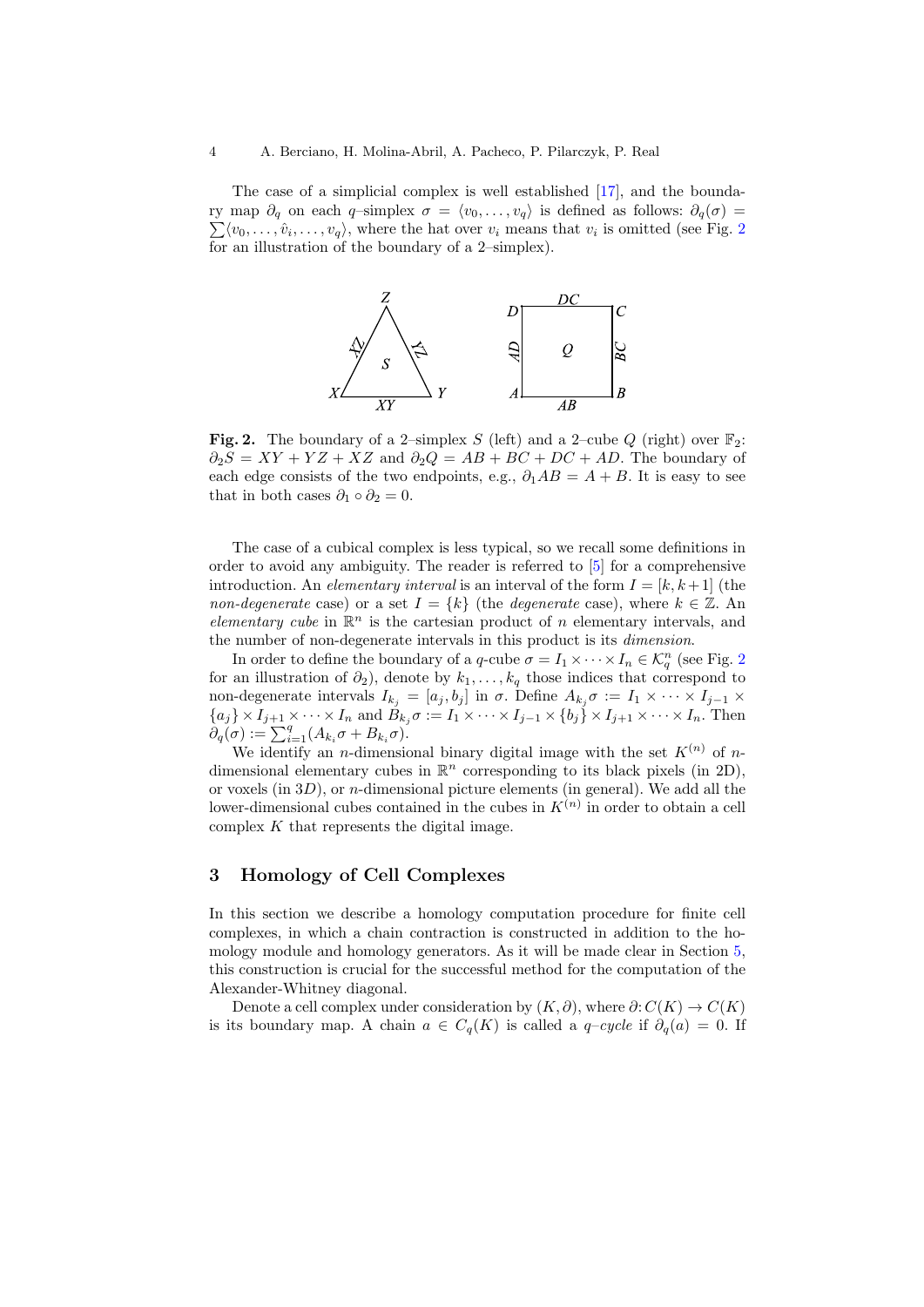$a = \partial_{q+1}(a')$  for some  $a' \in C_{q+1}(K)$  then a is called a q-boundary. The qth homology group  $H_q(K)$  of  $(K, \partial)$  is the quotient group of q–cycles and q– boundaries. The homology class of a chain  $a \in C_q(K)$  is denoted by [a]. If  $\mathcal{C} = \{C_q, \partial_q\}$  and  $\mathcal{C}' = \{C'_q, \partial'_q\}$  are chain complexes then a *chain map f:*  $\mathcal{C} \to \mathcal{C}'$ is a family of homomorphisms  $\{f_q: C_q \to C'_{q}\}_{q\geq 0}$  such that  $\partial'_q f_q = f_{q-1}\partial_q$ .

It is clear that the problem of computing homology of a cell complex  $(K, \partial)$ can be reduced to solving the equation  $\partial x = 0$  up to boundary. For the actual algorithms, we shall follow a computational algebraic approach for computing homology in terms of chain homotopy equivalences, developed first by Eilenberg and Mac Lane in the 1960s [\[18\]](#page-10-12). This approach was exhaustively used later in algebraic-topological theories like effective homology [\[19\]](#page-10-13) and homological perturbation theory [\[20\]](#page-10-14), as well as in discrete settings, like discrete Morse theory  $[21]$  and the AT-model  $[4,22]$  $[4,22]$ .

In order to describe our approach to homology computation and to the construction of Alexander-Whitney diagonal, we are going to use the notion of gradient vector fields. Let  $(K, \partial)$  be a finite cell complex. A linear map  $\phi: C_*(K) \to C_{*+1}(K)$  is called an *algebraic gradient vector field* (or an *algebraic* gvf for short) over K if  $\phi \phi = 0$ . An algebraic gvf over K is called a *combinatorial* gradient vector field (or a combinatorial gvf for short) over  $K$  (see [\[21\]](#page-10-15)) if for any cell  $a \in K^{(q)}$ , either  $\phi(a) = 0$ , or  $\phi(a) = b$  for some  $b \in K^{(q+1)}$  (see Fig. [3\)](#page-5-0). An algebraic gvf satisfying the condition  $\phi \partial \phi = \phi$  is called an *algebraic integral* operator. An algebraic integral operator which is only non-null for a unique cell  $a \in K^{(q)}$  is called a *(combinatorial) integral operator* (see [\[3\]](#page-9-2)). An algebraic integral operator satisfying the additional condition  $\partial \phi \partial = \partial$  is called a *homology*  $q\mathit{vf}$  (see [\[22\]](#page-10-16)).

It turns out that a homology gvf over K determines a strong algebraic relationship connecting  $C(K)$  and its homology vector space  $H(K)$ . In order to show this, we use the notion of a *chain contraction*  $(f, g, \phi): (C, \partial) \to (C', \partial')$  between two chain complexes, which is a triple of linear maps  $f: C_* \to C'_*, g: C'_* \to C_*$ and  $\phi: C_* \to C_{*+1}$  that satisfy the following conditions: (a) Id $_C - gf = \partial \phi + \phi \partial$ ; (b)  $fg = Id_{C'}$ ; (c)  $f\phi = 0$ ; (d)  $\phi g = 0$ ; (e)  $\phi \phi = 0$ . This is a classical notion in homological algebra and algebraic topology, but it is an exotic concept within the digital imagery setting [\[3](#page-9-2)[,23,](#page-10-17)[4\]](#page-9-3). The following proposition can be derived in a straightforward manner from [\[20\]](#page-10-14), using the integral operator language.

<span id="page-4-0"></span>**Proposition 1.** Let  $(K, \partial)$  be a finite cell complex. An algebraic integral operator  $\phi: C_*(K) \to C_{*+1}(K)$  over K gives rise to a chain contraction  $(\pi, \iota, \phi)$  from  $C(K)$  onto its chain subcomplex  $\text{Im}\pi$ , where  $\pi$  is a projection and  $\iota$  is the inclusion map. Reciprocally, if  $(f, g, \phi)$  is a chain contraction from  $C(K)$  to another chain complex  $C'$ , then  $\phi$  is an algebraic integral operator.

Note that given an algebraic integral operator, the projection  $\pi$  can be instantly determined by the formula  $\pi = \text{Id}_{C(K)} - \partial \phi - \phi \partial$ .

The following result is a refinement of Proposition [1](#page-4-0) and justifies the correctness of the homology computation algorithm that we use.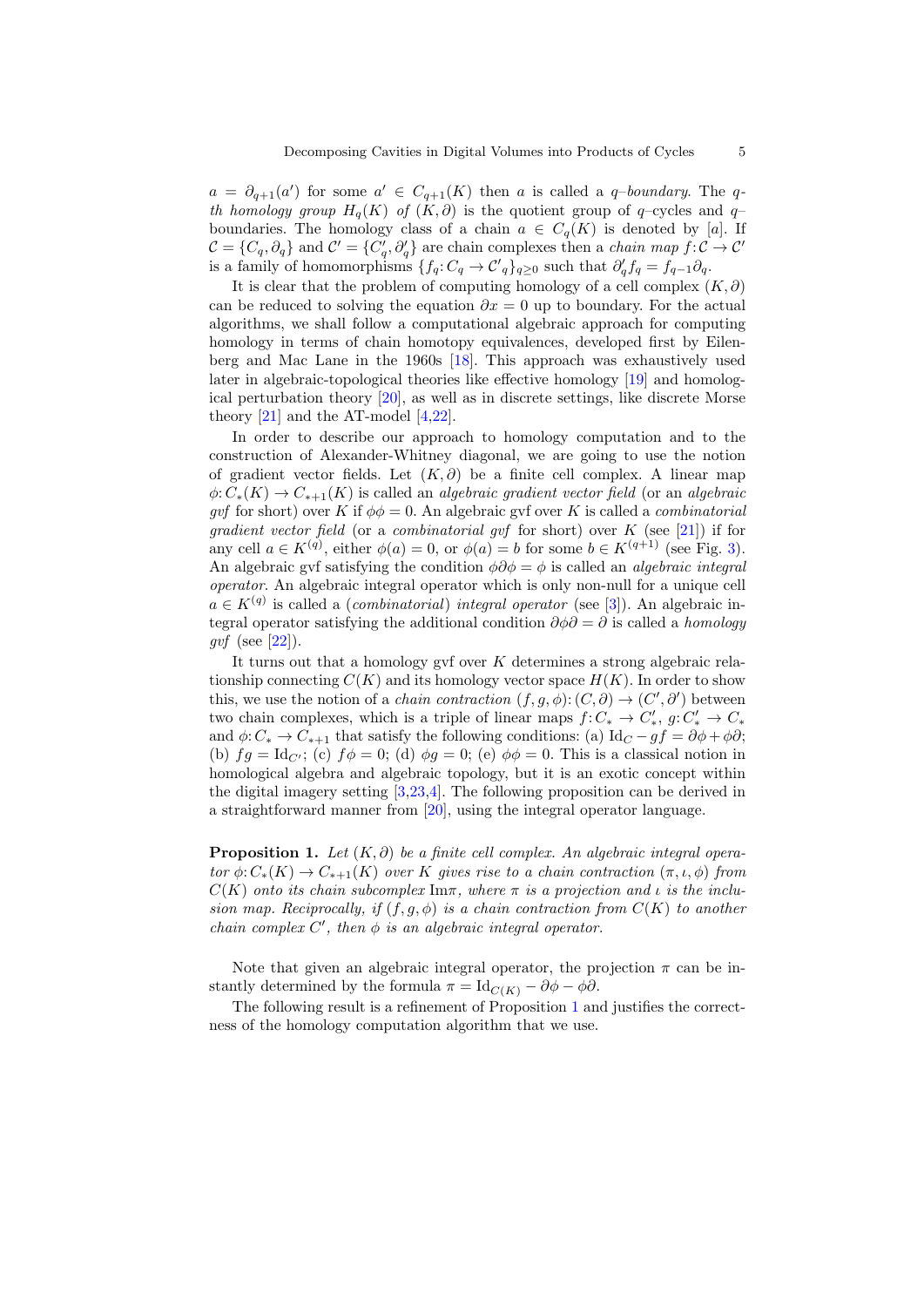

<span id="page-5-0"></span>Fig. 3. A sample algebraic gradient vector field (a), a sample combinatorial gradient vector field (b), and the resultant image after applying  $\phi(C) = CB$ (c). The difference between (a) and (b) is that  $\phi(C) = CB + AB$  in (a), while  $\phi(C) = BC$  in (b).

**Proposition 2** (see [\[7\]](#page-10-1)). Let  $(K, \partial)$  be a finite cell complex. A homology gvf  $\phi: C_*(K) \to C_{*+1}(K)$  over K gives rise to a chain contraction  $(\pi, \iota, \phi)$  from  $C(K)$  onto its chain subcomplex isomorphic to the homology of K, where  $\pi$  is the projection  $\pi = \text{Id}_{C(K)} - \partial \phi - \phi \partial$ , and  $\iota$  is the inclusion map  $\iota: H(K) \to C(K)$ . Reciprocally, if  $(f, g, \phi)$  is a chain contraction from  $C(K)$  to its homology  $H(K)$ , then  $\phi$  is a homology gvf.

We apply the homology computation process given in [\[7,](#page-10-1)[22\]](#page-10-16), in which the incremental homology algorithm introduced in [\[1\]](#page-9-0) was adapted for obtaining a homology gvf. We assume that the input cell complex  $(K, \partial)$  is given together with filter K for K, that is, an ordered set of cells  $\mathcal{K} = \mathcal{K}_m = \langle c_1, \ldots, c_m \rangle$  such that  $\{c_1, \ldots, c_m\} = \bigcup_{q \in \mathbb{Z}} K^{(q)}$ , and for each  $j = 1, \ldots, m$ , all the faces of  $c_j$  are contained in the subset  $\{c_1, \ldots, c_{i-1}\}$ . For each  $i = 0, \ldots, m$ , we represent the cell subcomplex  $K_i$  of K consisting of  $\{c_0, \ldots, c_i\}$  by the filter  $\mathcal{K}_i := \langle c_0, \ldots, c_i \rangle$ , and we denote its boundary map by  $\partial$ . In the algorithm,  $\mathcal{H}_i$  is a set of generators of a chain complex  $H_i$  isomorphic with the homology of  $K_i$ . Let us note that  $\phi$ ,  $\iota$  and  $\pi$  are described in Proposition 2.

#### <span id="page-5-1"></span>Algorithm 1

Input:  $\mathcal{K} = \langle c_1, \ldots, c_m \rangle - a$  filter of a cell complex  $(K, \partial);$  $\partial$  — the boundary operator on K. Pseudocode:  $\mathcal{H}_0 := \{c_0\}$ ;  $\phi_0(c_0) := 0$ ;  $\pi_0(c_0) := c_0$ ; for  $i := 1$  to  $m$  do  $\phi_i(c_i) := 0; \ \pi_i(c_i) := \bar{c}_i := c_i + \phi_{i-1}\partial(c_i);$ if  $\partial \bar{c}_i = 0$  then for  $j := 0$  to  $i - 1$  do  $\phi_i(c_j) := \phi_{i-1}(c_j);$  $\mathcal{H}_i := \mathcal{H}_{i-1} \cup \{\bar{c}_i\}$  ; otherwise express  $\partial \bar{c}_i$  as a sum of elements of  $\mathcal{H}_{i-1}$ :  $\partial \bar{c}_i = \sum_{j=1}^{r_i} u_j$ , where each  $u_j \in \mathcal{H}_{i-1}$ ;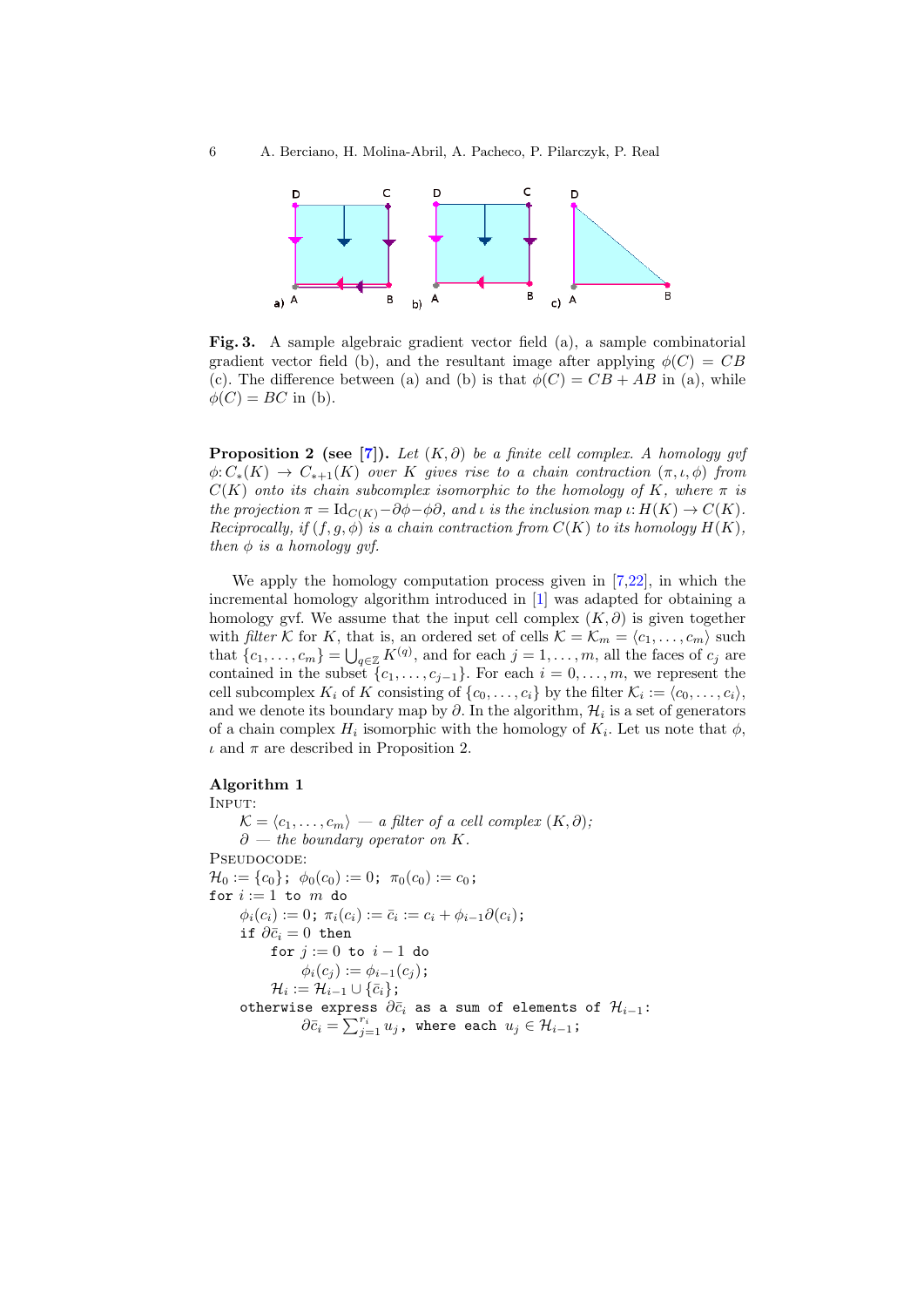Decomposing Cavities in Digital Volumes into Products of Cycles 7

choose any summand  $u_k$ , where  $k \in \{1, \ldots, r\}$ ; for  $j := 0$  to  $i - 1$  do  $\xi_j^i := c_j + (\phi_{i-1}\partial + \partial \phi_{i-1})(c_j);$ express  $\xi_j^i$  as a sum of elements of  $\mathcal{H}_{i-1}$ :  $\xi^i_j = \sum_{l=1}^{st_{ij}} v_l$ , where each  $v_l \in {\cal H}_{i-1}$ ; if  $u_k = v_l$  for some  $l \in \{1, \ldots, t_{ij}\}$  then  $\phi_i(c_j) := \phi_{i-1}(c_j) + \bar{c}_i;$ else  $\phi_i(c_j) := (\phi_{i-1}(c_j))$ ;  $\pi_i(c_j) := c_j + (\phi_i \partial + \partial \phi_i)(c_j);$  $\mathcal{H}_i := \mathcal{H}_{i-1} \setminus \{u_k\}.$ OUTPUT:

 $\mathcal{H}_m$  — a set of homology generators of K;  $(\pi_m, \iota, \phi_m)$  — a chain contraction in which  $\phi_m$  is a homology gvf over K.

The complexity of this algorithm is  $O(m^3)$ . Note that expressing  $\partial \bar{c}_i$  and  $\xi_j^i$ as a sum of elements of  $\mathcal{H}_{i-1}$  is straightforward, because  $\pi$  is compatible with the boundary operator. Therefore, solving the corresponding system of linear equations is trivial, and does not increase the complexity of the algorithm.

The application of the algorithm to a simple cubical set is shown in the Appendix.

#### <span id="page-6-0"></span>4 Alexander-Whitney Diagonal of a Cubical 2–Cell

In this section we specify the cubical version of the Alexander-Whithey diagonal for an elementary 2–cube. For that purpose, we use the basic techniques of simplicial cartesian product subdivision and chain homotopy equivalence.



<span id="page-6-1"></span>Fig. 4. Simplicial complex of a 2–cube (square): two 2–simplices (triangles), five 1–simplices (edges), and four 0–simplices (vertices).

Let  $Q$  be the cubical complex of an elementary 2–cube and let  $S$  be one simplicial subdivision, as illustrated in Fig. [4.](#page-6-1) Consider the combinatorial integral operator  $\phi: C_*(S) \to C_{*+1}(S)$  such that  $\phi(ac) = acd$ . By Proposition [1,](#page-4-0)  $\phi$  gives rise to a chain contraction  $(\pi, \iota, \phi)$  from  $C(S)$  to its chain subcomplex Im( $\pi$ ). In this example  $\pi(ac) = ab + cb$ ,  $\pi(abc) = 0$ ,  $\pi(acd) = acd + abc$  and  $\pi(\sigma) = \sigma$  for the rest of elements.

We now use the chain contraction  $(\pi, \iota, \phi)$  to transfer the simplicial Alexander-Whitney diagonal into the cubical setting (from  $C_*(S)$  to  $C_*(Q)$ ). Recall from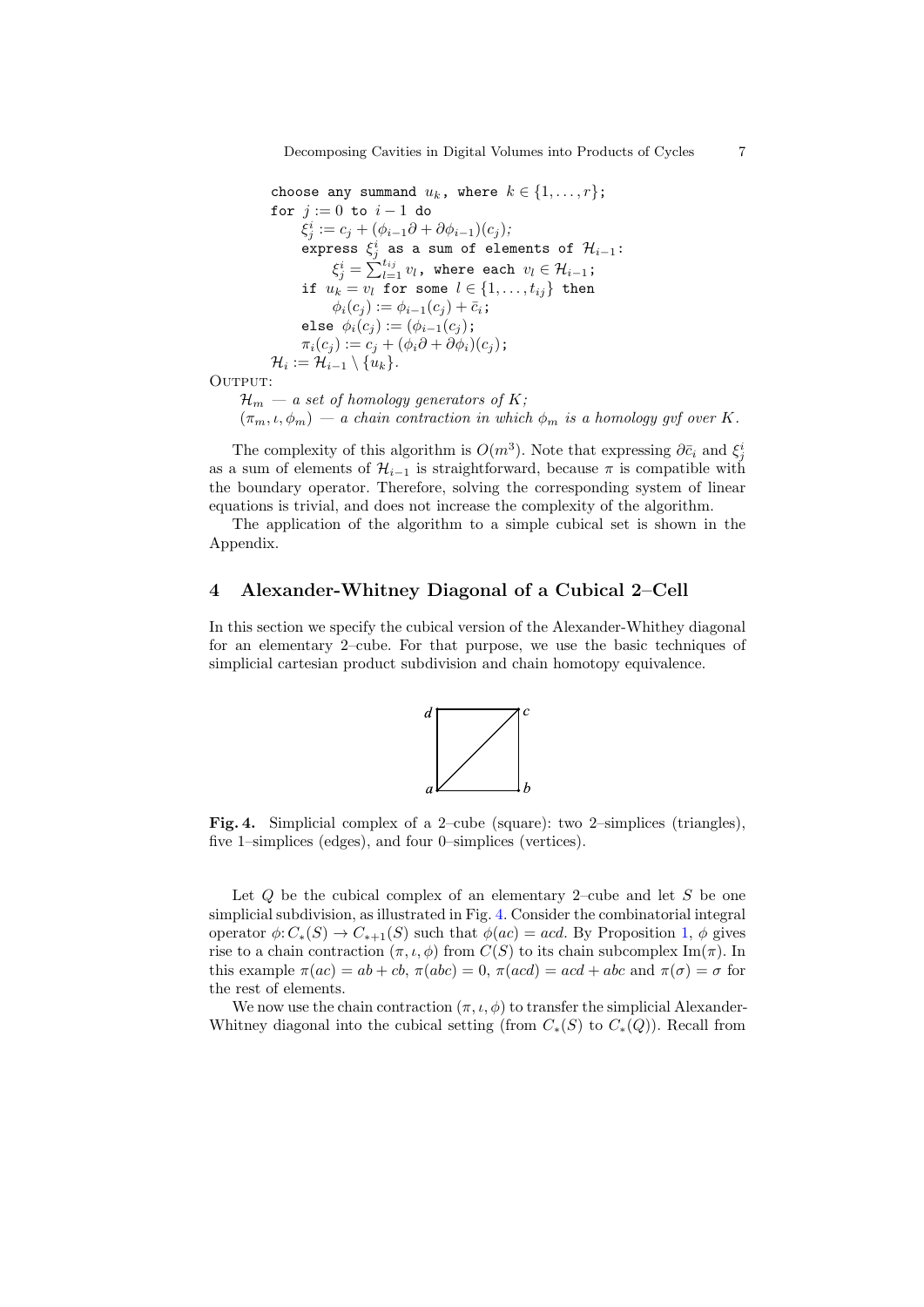[\[17\]](#page-10-11) that if  $(w_1, w_2, w_3)$  is a 2-simplex (a triangle) then

$$
AW((w_1, w_2, w_3)) = (w_1) \otimes (w_1, w_2, w_3) ++(w_1, w_2) \otimes (w_2, w_3) + (w_1, w_2, w_3) \otimes (w_3)
$$

where  $AW: C_*(S) \to C_*(S) \otimes C_*(S)$ .

From the homological point of view, the only nontrivial term in this decomposition is the second one, so one can consider the Alexander-Whitney diagonal to decompose the 2–simplex  $(w_1, w_2, w_3)$  into the product of two 1–simplices  $(w_1, w_2) \otimes (w_2, w_3)$ , as illustrated in Fig. [5.](#page-7-1)



<span id="page-7-1"></span>Fig. 5. Decomposition of a 2–simplex (a triangle) into 1–simplices (segments) via the Alexander-Whitney diagonal.

A formula for the cubical Alexander-Whitney diagonal on the 2-cube abcd (see Fig. [4\)](#page-6-1) transferred from the simplicial version of the Alexander-Whitney diagonal by means of the formula  $AW_c(abcd) = \pi \otimes \pi \Big(AW(\iota(abcd)\Big)$  is as follows:

<span id="page-7-2"></span> $AW_c(abcd) = b \otimes abcd + abcd \otimes a + bc \otimes cd + bc \otimes ad + cd \otimes ad + ad \otimes ad.$  (1)

where  $AW_c: C_*(Q) \to C_*(Q) \otimes C_*(Q)$ .

Note that  $\iota(abcd) = abc + acd$ . In particular, the result is a combination in which the first two summands are trivial (as the product of the 2–cube and a vertex), and the next four summands are products of elementary cubes of dimension 1 (see Fig.  $6$ ).

We shall show in the next section how to extend this formula from a single 2–cube to entire 2–chains that enclose cavities in a cubical object.

# <span id="page-7-0"></span>5 Computing the Alexander-Whitney Diagonal for Cavities in a Digital Volume

In this section, we combine the results of the previous sections into an algorithmic method for determining 2–cycles (cavities) in a digital volume and decomposing them into products of 1–cycles.

Let  $(K, \partial)$  be a cubical complex of a binary digital volume, as described in Section [2.](#page-2-0) Let  $K$  be a filter for K. A straightforward filter for K can be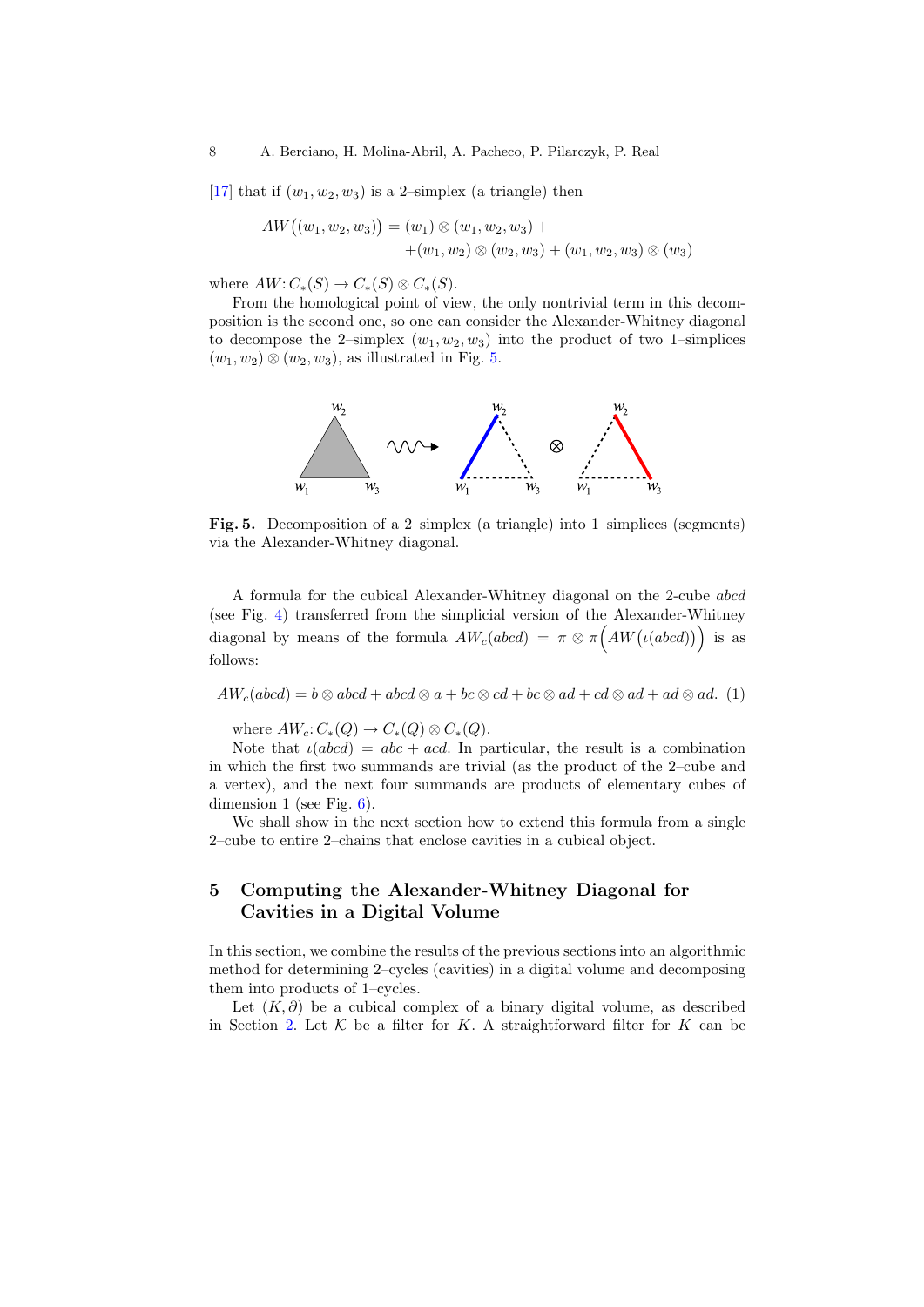

<span id="page-8-1"></span>Fig. 6. Decomposition of a cubical 2–cell into a product of 1–cells via the cubical version of the Alexander-Whitney diagonal.

constructed by first considering all the 0–cells in a certain order, then all the 1–cells, and so on.

Let  $\mathcal{H} = \{\bar{c}_1, \ldots, \bar{c}_r\}$  $\mathcal{H} = \{\bar{c}_1, \ldots, \bar{c}_r\}$  $\mathcal{H} = \{\bar{c}_1, \ldots, \bar{c}_r\}$  and  $(\pi, \iota, \phi)$  be the output of Algorithm 1 applied to K and  $\partial$ . Let  $\{\bar{c}_{s_1}, \ldots, \bar{c}_{s_t}\}$  be the 2-dimensional elements of  $\mathcal{H}$ . If this set is empty then there are no cavities to decompose. Otherwise, the set  $\{\bar{c}_{s_1}, \ldots, \bar{c}_{s_t}\}$  $\mathcal{H} \cap C_2(K)$ , where  $t \in \{1, \ldots, r\}$ , consists of representative 2-cycles in K that correspond to the generators of  $H_2(K)$ . In particular, each  $\bar{c}_{s_i} = \sum_{j=1}^{t_i} c_{ij}$  is a sum of elementary 2–cubes enclosing at least one cavity in  $K$ .

We apply the formula [\(1\)](#page-7-2) derived in Section [4](#page-6-0) for the Alexander-Whitney diagonal to each  $c_{ij}$ ,  $i = 1, \ldots, t$ ,  $j = 1, \ldots, t_i$ , and we obtain a sum of tensor products  $AW_c(\bar{c}_{s_i}) = \sum_{j=1}^{r_i} a_{ij} \otimes b_{ij}$ , where each  $a_{ij}$  and  $b_{ij}$  is a 1-cube. Finally, we apply the map  $\pi$  to these pairs of chains, and in this way we obtain a description of the Alexander-Whitney diagonal in cubical homology:  $AW_c: H_2(K) \rightarrow H_1(K) \otimes H_1(K).$ 

#### <span id="page-8-0"></span>6 Examples and Conclusions

In this paper, we introduced an algorithmic method for decomposing cavities in digital volumes into products of cycles. In this section, we show some specific examples that illustrate the usefulness of the Alexander-Whitney diagonal for the analysis of binary digital volumes.

Let us consider the examples illustrated in Fig. [7.](#page-9-5) As shown in Table [1,](#page-9-6) the digital volumes (a) and (b) have the same homological information in terms of Betti numbers (number of connected components  $(\beta_0)$ , number of 1-cycles  $(\beta_1)$ ) and number of cavities  $(\beta_2)$ ). But computing the Alexander-Whitney diagonal, however, we can easily distinguish them.

The null result of the Alexander-Whitney diagonal in (b) is due to the fact that the cavity described by the sphere does not present non-trivial 1-cycles.

Similar situation occurs with examples (c) and (d). They have identic Betti numbers, but in order to distinghish them, we have to solve the problem of distinguishing the decompositions in terms of homology generators. This problem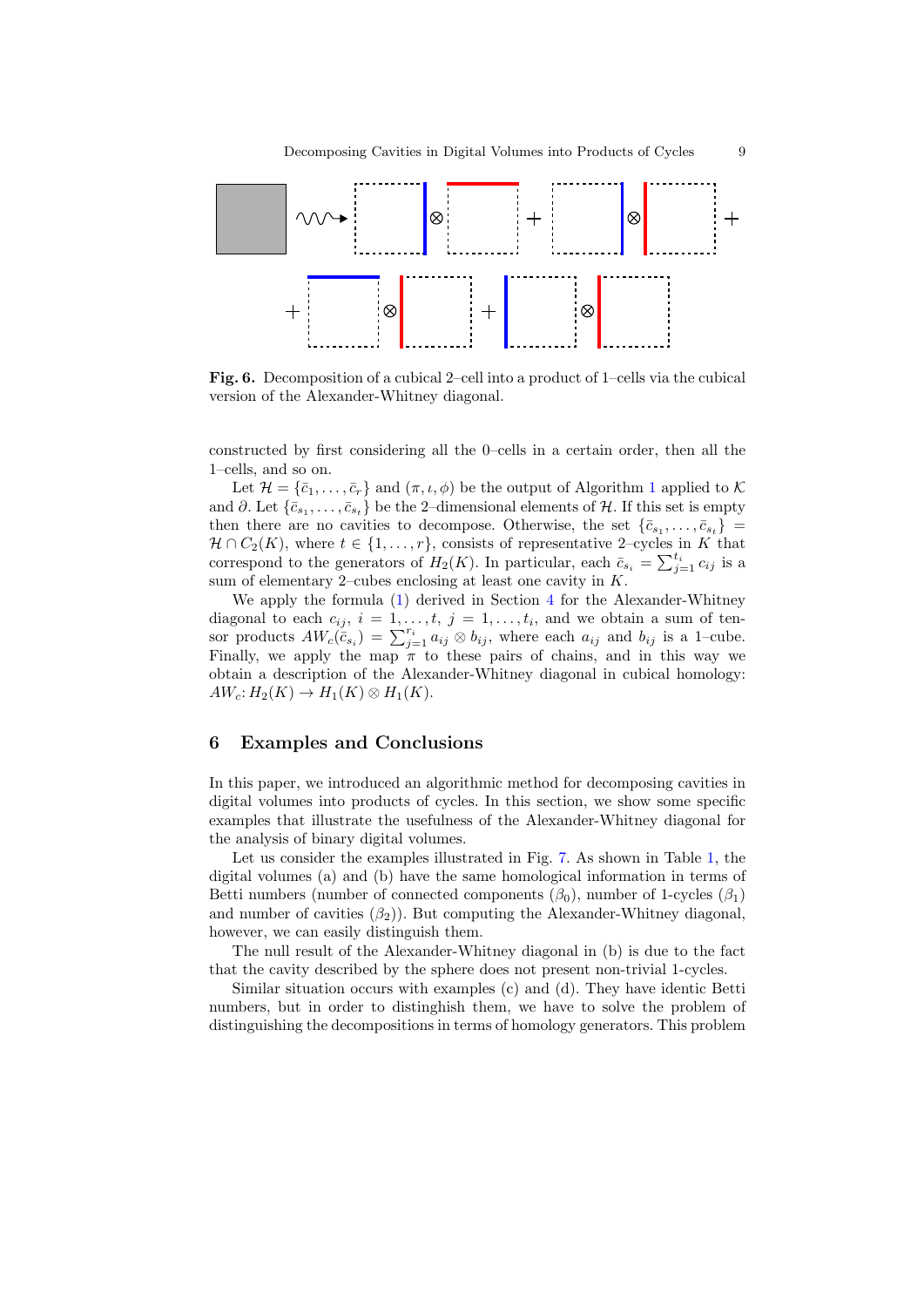can be reduced to the problem of an isomorphism of groups in algebra, which is a problem of high computational complexity in general. We do not focus on this problem in this paper, which will be our aim in future work. Let us restrict to say that we can differenciate the respecting decomposition in (c) and (d) using matrix arguments.



<span id="page-9-5"></span>Fig. 7. Sample digital volumes with cavities: (a) a topological torus, (b) a topological sphere with two handles, (c) a configuration with three tori, (d) another configuration with three tori. 1–cycles are indicated in each example.

<span id="page-9-6"></span>Table 1. Betti numbers and the Alexander-Whitney diagonal computed for the examples shown in Fig. [7.](#page-9-5) Generators of  $H_1$  are labeled  $\alpha_i$ , generators of  $H_2$  —  $\gamma_j$ .

| $\sqrt{\text{Example} \beta_0 \beta_1 \beta_2 }$ |  | AW.                                                                                                                                           |
|--------------------------------------------------|--|-----------------------------------------------------------------------------------------------------------------------------------------------|
| (a)                                              |  | $\gamma_1 = \alpha_1 \otimes \alpha_2$                                                                                                        |
| (b)                                              |  |                                                                                                                                               |
| (c)                                              |  | $1 \mid 4 \mid 3 \mid \gamma_1 = \alpha_1 \otimes \alpha_3, \, \gamma_2 = \alpha_2 \otimes \alpha_3, \, \gamma_3 = \alpha_4 \otimes \alpha_3$ |
| (d)                                              |  | $4 3 \gamma_1 = \alpha_1 \otimes \alpha_2, \gamma_2 = \alpha_2 \otimes \alpha_3, \gamma_3 = \alpha_2 \otimes \alpha_4$                        |

# References

- <span id="page-9-0"></span>1. Delfinado, C., Edelsbrunner, H.: An incremental algorithm for Betti numbers of simplicial complexes on the 3–sphere. Comput. Aided Geom. Design 12 (1995) 771–784
- <span id="page-9-1"></span>2. Dey, T., Guha, S.: Computing homology groups of simplicial complexes in  $\mathbb{R}^3$ . Journal of the ACM 45(2) (1998) 266–287
- <span id="page-9-2"></span>3. González-Diaz, R., Jiménez, M., Medrano, B., Molina-Abril, H., Real, P.: Integral operators for computing homology generators at any dimension. CIARP 2008, LNCS 5197 (2008) 356–363
- <span id="page-9-3"></span>4. González-Diaz, R., Real, P.: On the cohomology of 3d digital images. Discrete Applied Math. 147 (2005) 245–263
- <span id="page-9-4"></span>5. Kaczynski, T., Mischaikow, K., Mrozek, M.: Computational homology. Applied Mathematical Sciences (2004)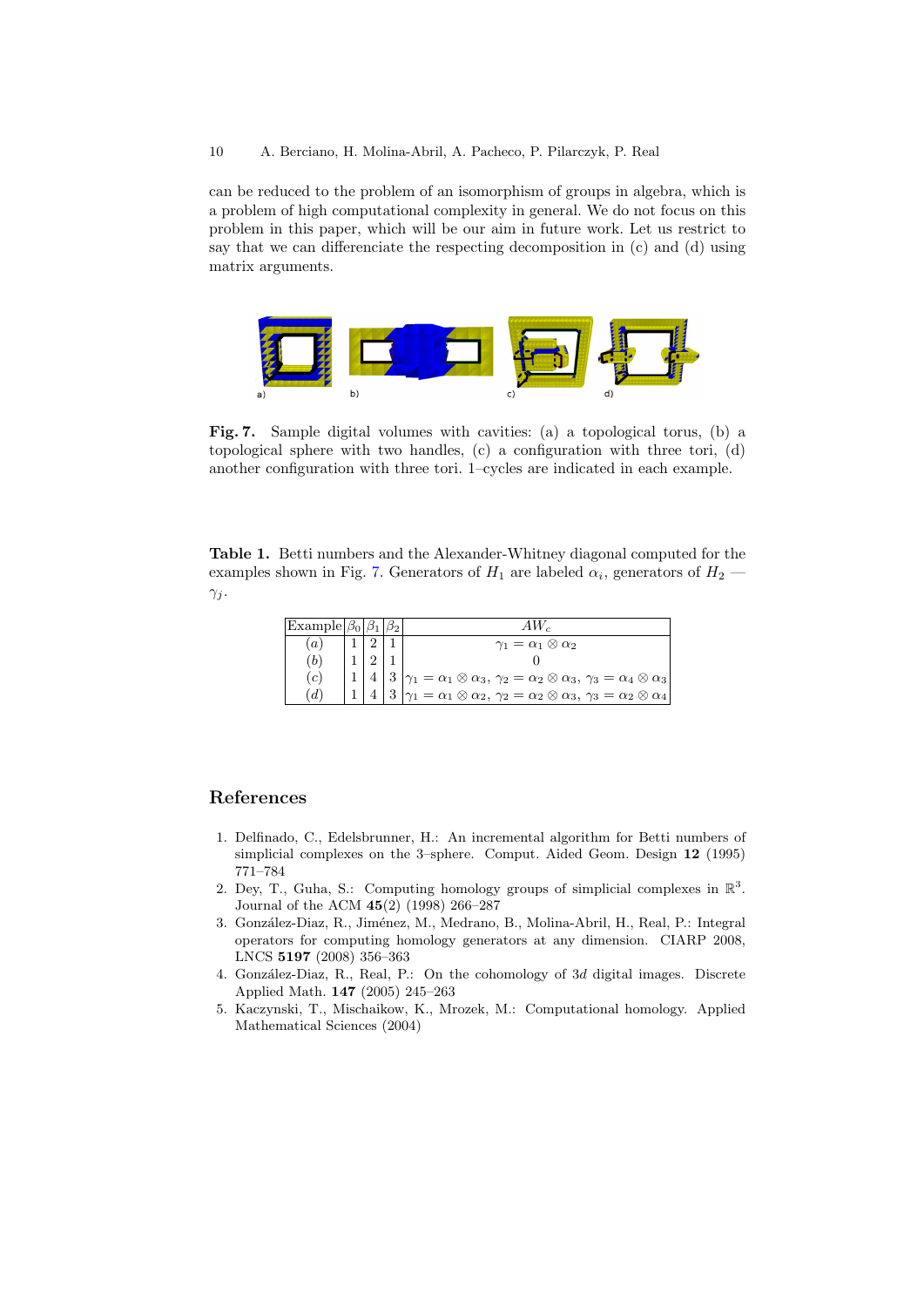- <span id="page-10-0"></span>6. Mischaikow, K., Mrozek, M., Pilarczyk, P.: Graph approach to the computation of the homology of continuous maps. Foundations of Computational Mathematics 5(2) (2005) 199–229
- <span id="page-10-1"></span>7. Molina-Abril, H., Real, P.: Cell at-models for digital volumes. 7th IAPR -TC-15 Workshop on Graph-based Representations in Pattern Recognition, Venice (Italy). To appear in LNCS (2009)
- <span id="page-10-2"></span>8. Mrozek, M., Pilarczyk, P., Żelazna, N.: Homology algorithm based on acyclic subspace. Computers and Mathematics with Applications 55 (2008) 2395–2412
- <span id="page-10-3"></span>9. Peltier, S., Alayrangues, S., Fuchs, L., Lachaud, J.: Computation of homology groups and generators. Computer & Graphics  $30(1)$  (2006) 62–69
- <span id="page-10-4"></span>10. Computational Homology Project. http://chomp.rutgers.edu/
- <span id="page-10-5"></span>11. Gameiro, M., Mischaikow, K., Kalies, W.: Topological Characterization of Spatial-Temporal Chaos. Volume 3. Physical Review E 70 (2004)
- <span id="page-10-6"></span>12. Gameiro, M., Pilarczyk, P.: Automatic homology computation with application to pattern classification. RIMS Kokyuroku Bessatsu B3 (2007) 1–10
- <span id="page-10-7"></span>13. Krishan, K., Gameiro, M., Mischaikow, K., Schatz, M., Kurtuldu, H., Madruga, S.: Homology and symmetry breaking in Rayleigh-Bénard convection: Experiments and simulations. Physics of Fluids. 19(117105) (2007)
- <span id="page-10-8"></span>14. Niethammer, M., Stein, A., Kalies, W., Pilarczyk, P., Mischaikow, K., Tannenbaum, A.: Analysis of blood vessel topology by cubical homology. Proc. of the International Conference on Image Processing 2 (2002) 969–972
- <span id="page-10-9"></span>15. Zelawski, M.: Pattern recognition based on homology theory. Machine Graphics ˙ and Vision 14 (2005) 309–324
- <span id="page-10-10"></span>16. Serre, J.: Homologie singulière des espaces fibrés, applications. Annals of Math. 54 (1951) 429–505
- <span id="page-10-11"></span>17. Hatcher, A.: Algebraic Topology. Cambridge University Press, Canbridge, UK (2001)
- <span id="page-10-12"></span>18. Eilenberg, S., Mac Lane, S.: On the groups  $h(\pi, n)$ , i, ii, iii. Annals of Math 58, 60, 60 (1953,1954) 55–106,48–139, 513–557
- <span id="page-10-13"></span>19. Sergeraert, F.: The computability problem in algebraic topology. Advances in Mathematics 104 (1994) 1–29
- <span id="page-10-14"></span>20. Barnes, D.W., Lambe, L.A.: A fixed point approach to homological perturbation theory. Proc. Amer. Math. Soc 112 (1991) 881–892
- <span id="page-10-15"></span>21. Forman, R.: A Discrete Morse Theory for Cell Complexes. Topology and Physics for Raoul Bott, S.T. Yau, ed., International Press. (1995)
- <span id="page-10-16"></span>22. Molina-Abril, H., Real, P.: Advanced homological information on 3d digital volumes. SSPR 2008, LNCS 5342 (2008) 361–371
- <span id="page-10-17"></span>23. Gonz´alez-Diaz, R., Medrano, B., Real, P., Sanchez-Pelaez, J.: Algebraic topological analysis of time-sequence of digital images. Lecture Notes in Computer Science 3718 (2005) 208–219

### Appendix. Example for Algorithm [1](#page-5-1)

Sample application of the homology computation algorithm to a simple cell complex illustrated in Fig. [8](#page-11-0) has been shown in Table [2.](#page-11-1)